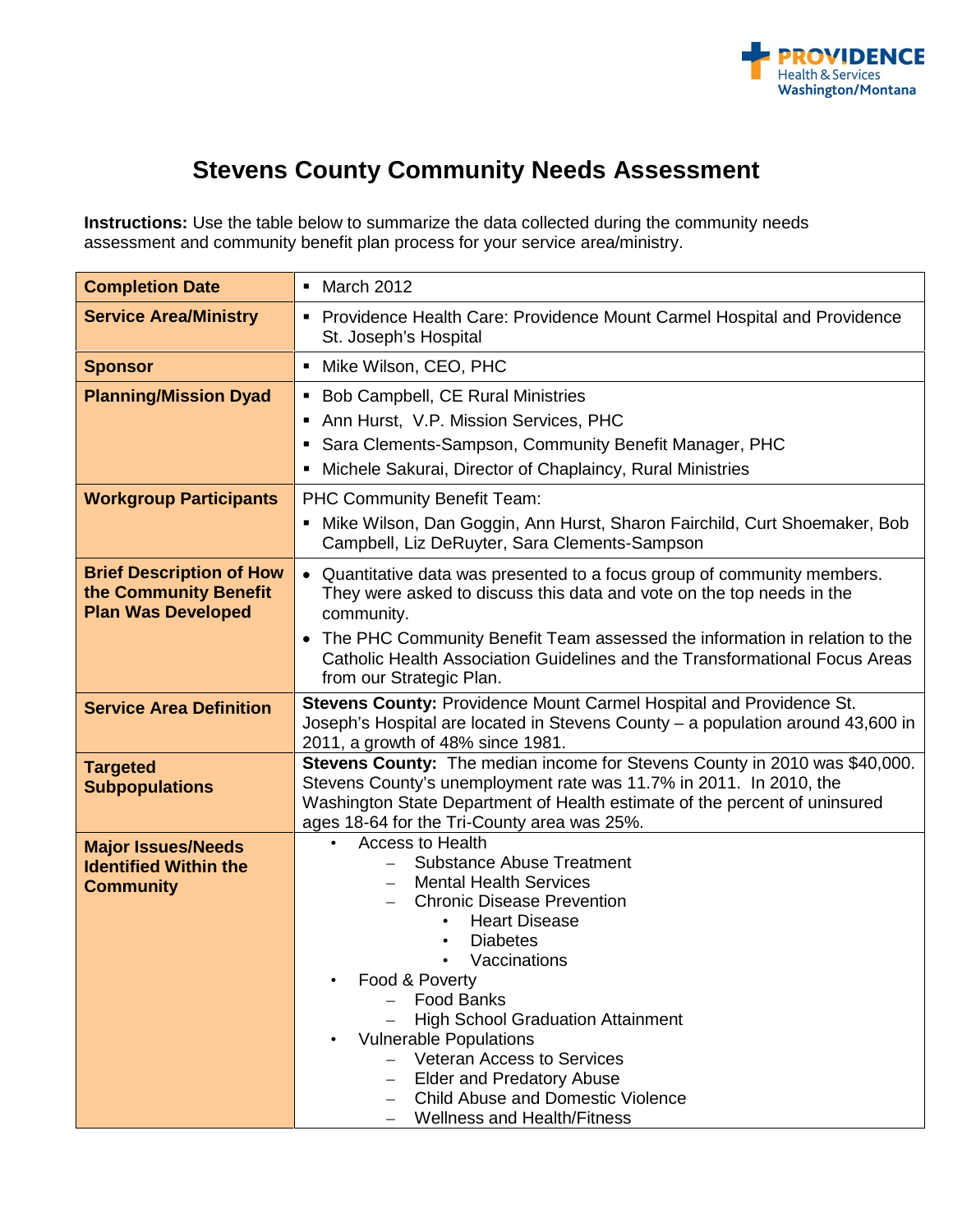|                                                                                                       | <b>Teen Pregnancy</b><br>$-$                                                                                                                                                                                  |  |  |  |  |
|-------------------------------------------------------------------------------------------------------|---------------------------------------------------------------------------------------------------------------------------------------------------------------------------------------------------------------|--|--|--|--|
| <b>How Providence is</b><br><b>Addressing the Major</b><br><b>Issues/Needs</b><br>(projects/programs) | <b>Access to Health</b><br><b>Substance Abuse Treatment: Fund Prescriptions for Life, and</b>                                                                                                                 |  |  |  |  |
|                                                                                                       | facilitate collaboration between Prescriptions for Life and<br>Daybreak Youth Services                                                                                                                        |  |  |  |  |
|                                                                                                       | <b>Mental Health Services: Facilitate community discussion on</b><br>need around services.                                                                                                                    |  |  |  |  |
|                                                                                                       | <b>Chronic Disease Prevention</b>                                                                                                                                                                             |  |  |  |  |
|                                                                                                       | <b>Heart Disease</b>                                                                                                                                                                                          |  |  |  |  |
|                                                                                                       | <b>Diabetes</b><br>$\bullet$                                                                                                                                                                                  |  |  |  |  |
|                                                                                                       | Vaccinations                                                                                                                                                                                                  |  |  |  |  |
|                                                                                                       | <b>Food &amp; Poverty</b><br>$\bullet$                                                                                                                                                                        |  |  |  |  |
|                                                                                                       | <b>Food Banks:</b> Annual funding for operational expenses,<br>participate in PHC-wide food drive in honor of Mother Gamelin.<br>Participating in growing needs such as backpack and school<br>supply drives. |  |  |  |  |
|                                                                                                       | High School Graduation Attainment: Relationship building with<br>local school to address growing needs and Providences role in<br>helping.                                                                    |  |  |  |  |
|                                                                                                       | <b>Vulnerable Populations</b>                                                                                                                                                                                 |  |  |  |  |
|                                                                                                       | <b>Veteran Access to Services:</b>                                                                                                                                                                            |  |  |  |  |
|                                                                                                       | <b>Elder and Predatory Abuse: Assisting with funding new Senior</b><br>$\qquad \qquad -$<br>Center                                                                                                            |  |  |  |  |
|                                                                                                       | <b>Child Abuse and Domestic Violence: Funding for Women</b><br>Making a Difference. Aiding in implementing a local Men for<br>Families program.                                                               |  |  |  |  |
|                                                                                                       | Wellness and Health/Fitness: Funding for community fun runs,<br>partnering with Get Fit Colville and the Healthiest State in the<br>Nation initiative.                                                        |  |  |  |  |
|                                                                                                       | <b>Teen Pregnancy:</b> Aiding in implementing a local Men for Families<br>program, partnering with local schools, libraries and youth<br>centers.                                                             |  |  |  |  |
| <b>Why Providence</b><br><b>Selected These</b><br><b>Projects/Programs</b>                            | • The projects/programs were selected because they directly relate to the most<br>frequently identified community need and were consistent with our Providence<br>Mission and Core Values.                    |  |  |  |  |
|                                                                                                       | The projects/programs enable Providence to partner with community groups<br>п<br>to support programs that address priority community needs.                                                                   |  |  |  |  |
|                                                                                                       | The projects/programs help decrease repeat and non-emergent users of the<br>٠<br>Emergency Department as defined in our Strategic Plan.                                                                       |  |  |  |  |
| <b>How Others in the</b>                                                                              | Rural Resources, Women Making a Difference, Men for Families, Kids First:<br>٠                                                                                                                                |  |  |  |  |
| <b>Community Are</b><br><b>Addressing the Major</b>                                                   | addressing issues related to poverty, child abuse and domestic violence                                                                                                                                       |  |  |  |  |
| <b>Issues/Needs</b>                                                                                   | Tri-County Health District – addressing issues pertaining to healthy life sports<br>٠<br>and vaccinations                                                                                                     |  |  |  |  |
|                                                                                                       | Get Fit Colville & the Healthiest State in the Nation Initiative: addressing<br>٠                                                                                                                             |  |  |  |  |
|                                                                                                       | health and wellness issues in Stevens County                                                                                                                                                                  |  |  |  |  |
|                                                                                                       | Prescriptions for Life: addressing issues relating to prescription drug addiction<br>п                                                                                                                        |  |  |  |  |
|                                                                                                       | Senior Center: addressing issues relating to the elderly population<br>٠                                                                                                                                      |  |  |  |  |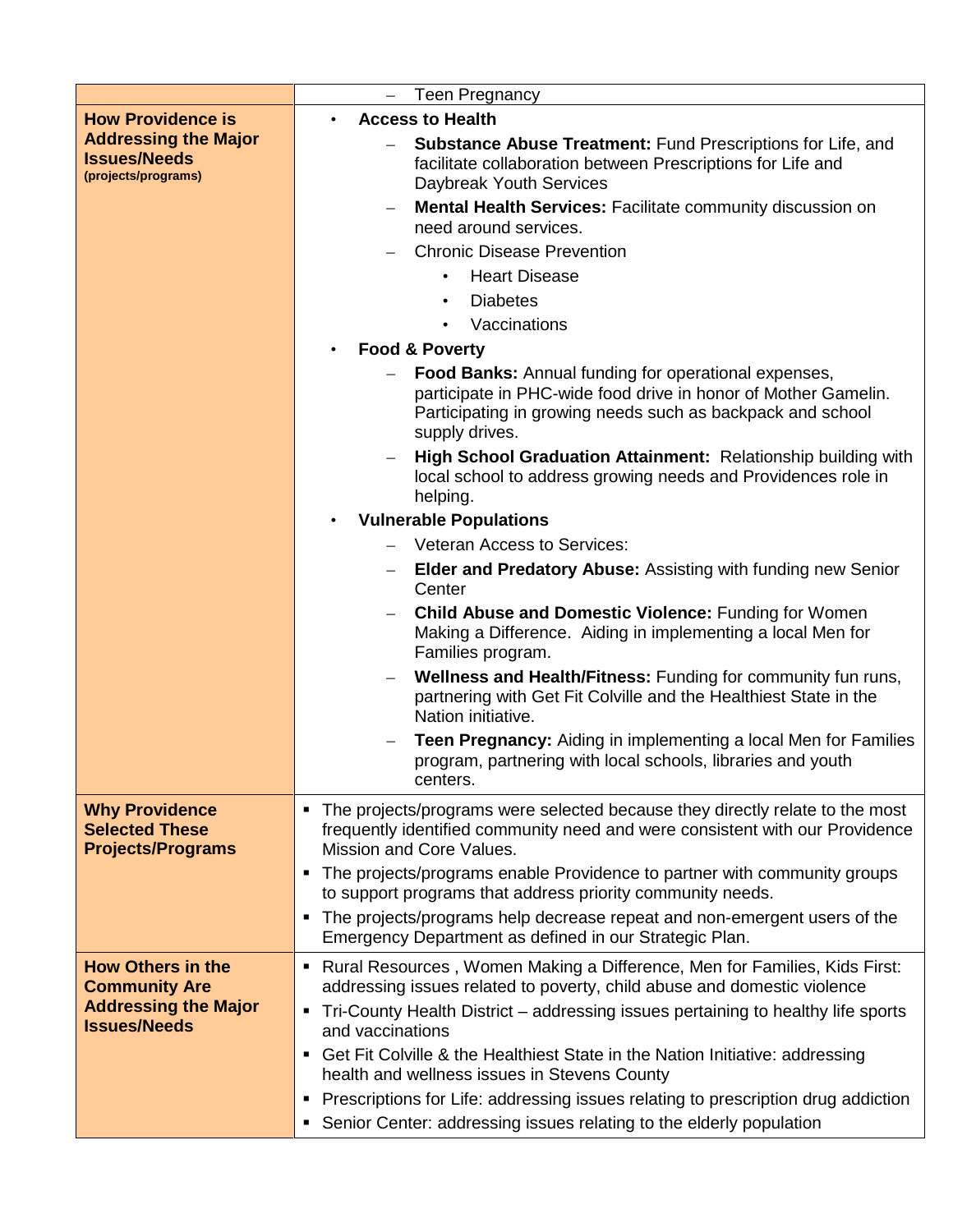| <b>Major Issues/Needs that</b><br><b>Are Not Addressed by</b><br><b>Providence or Others in</b><br>the Community<br>(include the reasons for not | • Unemployment, by addressing the basic needs of people, and underlying<br>hindrances to their personal prosperity, Providence can help give people a<br>solid foundation to build upon.                                                                                                                                        |  |  |  |
|--------------------------------------------------------------------------------------------------------------------------------------------------|---------------------------------------------------------------------------------------------------------------------------------------------------------------------------------------------------------------------------------------------------------------------------------------------------------------------------------|--|--|--|
| addressing these issues/needs)                                                                                                                   |                                                                                                                                                                                                                                                                                                                                 |  |  |  |
| <b>Outcome Indicators or</b><br><b>Goals of the Community</b><br><b>Benefit Plan</b>                                                             | Providence in Stevens County is viewed as a major partner in contributing to the<br>increased health of the Stevens County community.<br>Access to Health:<br>Meet the needs of families before a crisis develops.<br>Improve access to appropriate treatment and decrease over utilization of<br>our ED <sub>s</sub>           |  |  |  |
|                                                                                                                                                  | Improve referral process to substance abuse and mental health<br>programs.                                                                                                                                                                                                                                                      |  |  |  |
|                                                                                                                                                  | Food & Poverty:<br>• Meet the needs of families before a crisis develops.<br>• Provide food and nutrition to individuals and families as a basic need to<br>enable them to function in other capacities within the community.<br>Provide the basic foundation necessary for children to thrive and<br>complete their education. |  |  |  |
|                                                                                                                                                  | <b>Vulnerable Populations:</b><br>Decrease unplanned teen pregnancy<br>Improve access to primary and specialty care medical services<br>Reduce unnecessary ED visits or hospitalizations that could have been<br>prevented with appropriate treatment in a primary care setting.                                                |  |  |  |
| <b>Other</b>                                                                                                                                     | Attachments: CHNA Focus Group Minutes<br>Northeast Washington Trends website:<br>٠<br>http://www.northeastwashingtontrends.ewu.edu/hiSpeed/index.cfm                                                                                                                                                                            |  |  |  |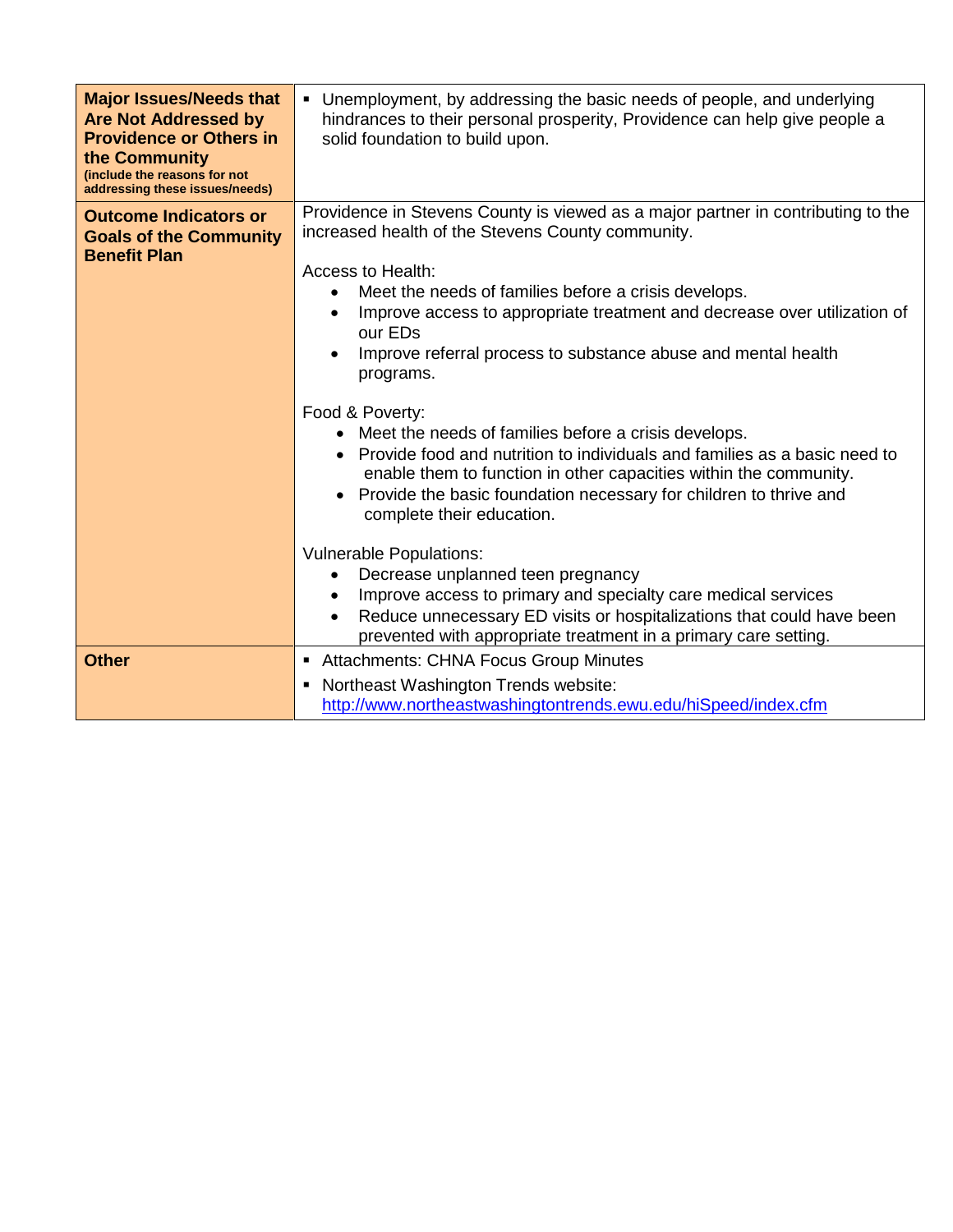

**COMMUNITY NEEDS ASSESSMENT FORUM**

**JULY 15, 2010 10:00 AM – 1:00 PM Addy New Life Christian Center 1472 Hwy 395 S., Addy, WA AGENDA**

- **Community Needs Assessment Forum 10:00 AM – 12:30 PM**
- 
- **Community Needs Discussion Group**
- 
- 

• **Welcome and Introductions Bob Campbell, CE, Providence Rural Ministries**  • **Lunch 12:30 PM – 1:00 PM** • **Closing Bob Campbell, CE, Providence Rural Ministries** 

In Attendance: Ann Hurst, VP PHC Mission Services Sara Clements-Sampson, Community Benefit Manager PHC Michele Sakuari, Pastoral Care Manager PSCM Bob Campbell, CE SCM Lori JFogle, Executive Assistant & Local Community Benefit Representative PSCM Deb Watson, VP Patient Care PMCH Patrick Jones, Community Indicators Representative **Kandy Moore,** Dorothy Detlor, Chair Mission Effectiveness Committee PHC Anthony Chang, Empire Health Foundation Representative Tricia Woods, Colville Chamber of Commerce Manager Fran Roberts, Colville Food Bank Manager Joanie Christenson, NE Tri County Health District David Windom, NE Tri County Health District, Administrator Gabriel Cruden, Prescriptions for LIfe Gene Schalack, New Health & Rotary Tom Hawkwalt, New Health Sandy Danacheck, Colville Senior/Community Center Ozzie Wilkenson, Rotary, Colville Nancy Foll, Rural Resources, Kids First & Women Making a Difference

#### Welcome, Opening Remarks & Introductions Bob

We are all part of a community regardless of individual addresses, and PHC is a part of our community. Some are blessed with assets and some are vulnerable and poor. PHC's mission emanates from Christ's love for the poor and vulnerable. Our foundation of the Sisters of Providence binds us to live our mission. We are appreciative of your attendance and willingness to add to the pool of knowledge regarding the heart beat of our community. Last year we met and our focus included: Access to Healthcare Mental Illness, Kidney Dialysis, Cancer Treatments, Heart Unit, Urgent Care (Poison Center), Access to Special Medications Families & Individuals Adolescents / Nurturing our Youth, Elderly Care, Special Needs Care (Special Olympics), Economic Opportunities & Poverty (Food Bank) Our Budget is about: \$65,000 PMCH \$30,000 PSJH PHC Level – allows us to get at larger needs such as Prescriptions for Life, Sr. Center, as do partnerships with other foundations

NE Washington Trends Patrick Jones, EWU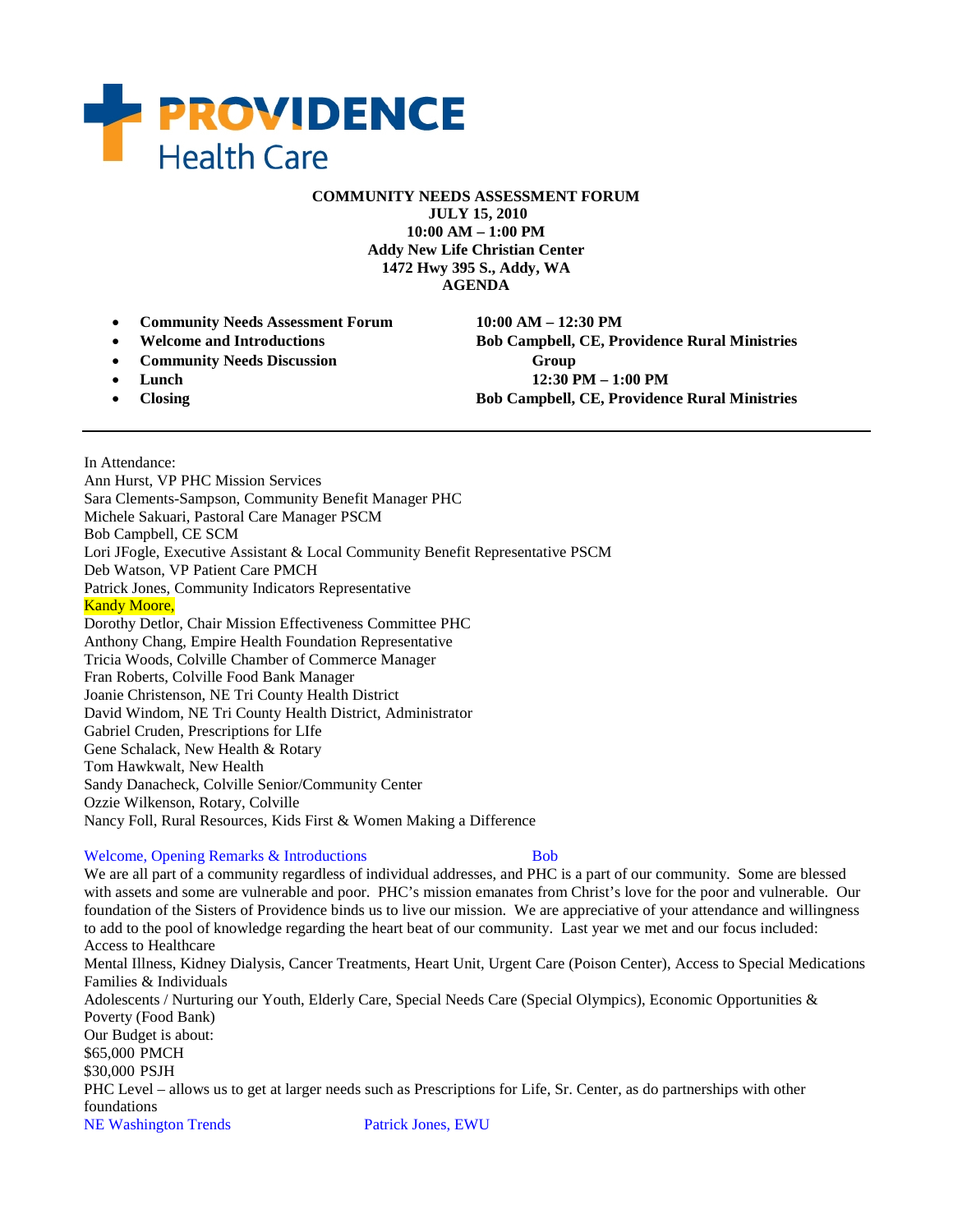These indicators are about helping people make decisions easier and more readily, and not just by elected officials. This tool is for the communities to use. We are happy to be here because what we are using the site for today is its intended purpose. We will be happy to maintain it but it is yours to use to make decisions. Regarding the credibility of information, it came from federal data and in some instances state and county levels. We do not provide opinions just data. It covers three counties – Stevens, Ferry & Pend Oreille. We tried to make it easy to use and attractive. The indicators were chosen based upon votes from the focus group. Reviewed Poverty indicator as an example

#### Local Contact & Process Lori

Introduced myself, discussed local process for community benefit request and how we determine if we will or will not be able to meet the request.

SCM Indicators Sara

#### Power Point Presentation

Community Health Needs Assessment, Patrick Jones provides quantitative data and you provide the qualitative data, you help us focus on community needs and we utilize our mission to guide us. This allows us to measure and forward on to IRS and tells our community about how the community benefits monies is spent. You are here to help us focus on our community needs. This is the first 3 Year Deep Dive Needs Analysis and we will meet less formally in the in between years. Stevens County Trends wanted to discuss/point out

- Food & Security
- Graduation Rates On Time & Extended both cases are below Washington State numbers
- Leading Cause of Deaths & Hospitalizations Heart Disease – big increase over a year and over Wa State Diabetes – was also high
- Intentional Injures car accidents, etc. getting better but higher than Wa State
- Avoidable Hospital Admissions difference between Stevens County and Wa State – may be going down but not much has to do with primary care, access to providers, immunizations, personal health care, could be due to lack of insurance
- Teen Pregnancy Rates 18 – 19 year olds - improved but a big spike over past few years and still higher than Wa State
- Disability Population physical and mental higher than Wa Sate
- Adults with Diabetes higher than Wa State and has increased
- Child Abuse and Neglect spike/increase vs Wa State which is going down<br>Open Discussion Deb Watson.

Deb Watson, Facilitator

Reviewed previous year focuses And added from discussion: Avoidable Admissions – vaccines & access Food & Nutrition Gradation Rates Unintentional Injury, Heart Disease, Diabetes (Hospitalization) Teen Pregnancy Physical or Mental Disabilities Child Abuse & Neglect – Poverty

Open Discussion items included: Drugs Over Prescribing Prescription Monitoring Education Increase of Treatment Lack of Adherence to therapy – medication, appointments Disposal of medications Heroin increase in use – due to high cost of medications Drugs & Driving Lack of warp around services Increase of deaths in our county for overdose of medications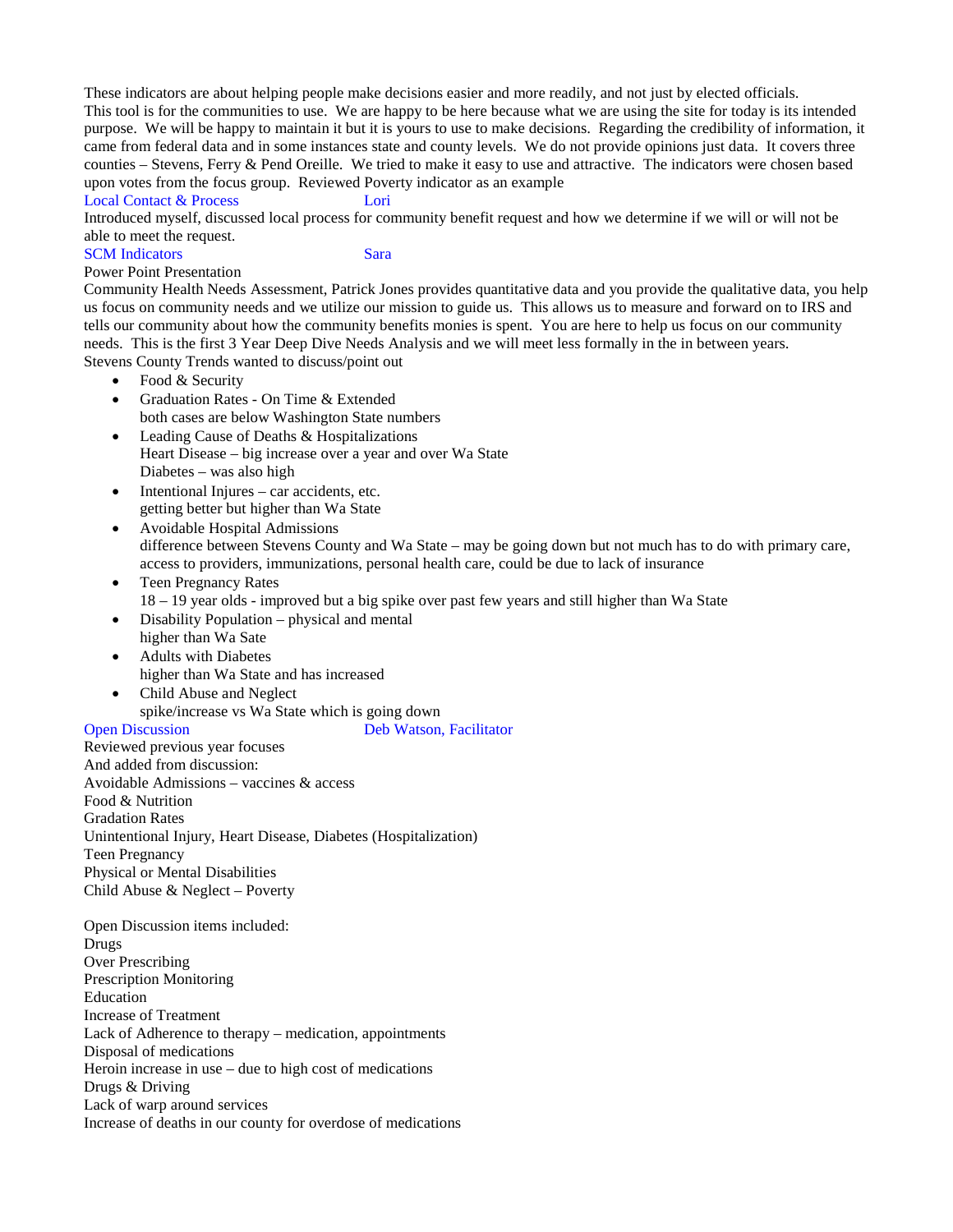Mental Health

Lack of mental health treatment in this county, dollars cut substantially, great need for mental health treatment Intervention – need for in public mental health system Many in our jail have diagnosable mental health and/or drug issues Jail without adequate Intervention Discussing intervention eventually need to get to prevention Suicide higher for males and females in Stevens County

Funding for substance abuse in Stevens Count is low In schools counselors have been given the responsibility to educate students but many have had to cuts in that position Prescriptions for Life created a DVD and provided to schools

Vets – have 13% in our community Suspect have mental health issues as well

Those with Mental Illness and have substance abuse problem – early identification is key

How has been funded is a substadized process

Federal and state dollars to Mental Health have been cut – Stevens County had other funding to mesh with it, so county mental health gets served but not others Have Regional Health Network come talk to use so we can understand why it's so broken

Ask County Commissioners, Mayors, NEWMG, this group and others to join in a to focus and impact on this issue, who is doing it right in small rural areas, and convene a mental health forum

Vets – like solitude to live in privacy and not confused Close to access to VA

Colville Food bank gives to about 400 families per month Very few vets go through the food bank system

Suggest have Vet representation here for Community Needs Analysis

Transportation - Catholic Charities providing a good service to attend medical appointments, and Spokane and Back, funding specifically for cancer patients

Sleep Lab Approved at PMCH and in process of start up Discussion on Chemo-Therapy at PMCH as well

Colville Chamber of Commerce regularly receives call regarding the need to get to Spokane and do not have drivers licenses, not specifically medically related, get to a plain, shopping, etc

Bus service back and forth and suppose to be twice a day, 7 days a week, to begin in October 2010, hoping for end of September, using gray hound and subcontracting with another line Is transportation a symptom of poverty or unemployment? Rural Resource – assist with 1,000 miles a year On going issue for many reasons Awareness of what is there and who can use it is an issue

Summit on these topics and find out holes – maybe that is what Providence can do to help What are the needs not being met? Not what we think but what matters to our clients?

Use your help to encourage attendance and participation at the future Community Needs Analysis meetings

Senior Center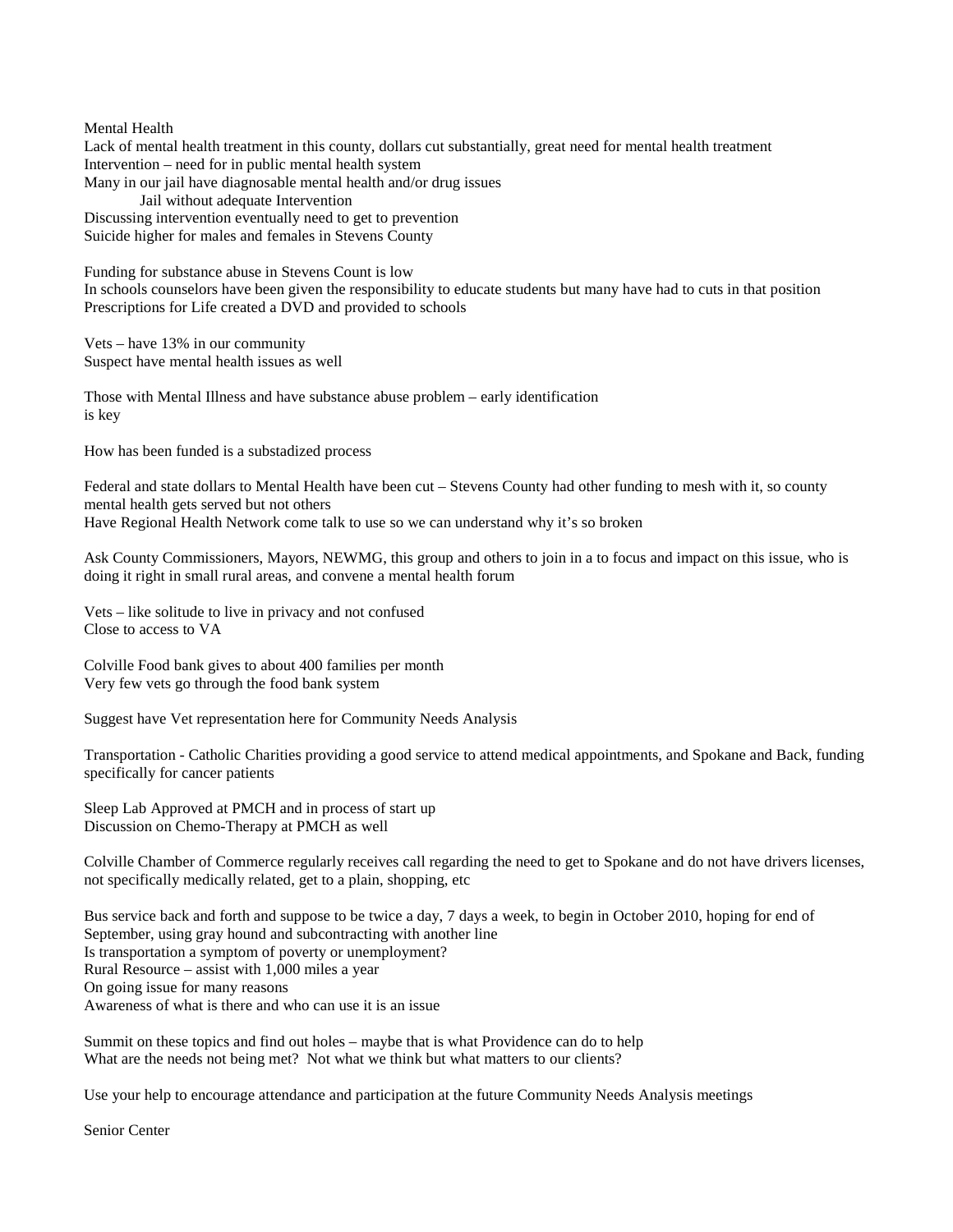Read letter from Glenda Pittman \$700,000-\$800,000 cost Other locations put many groups together – Senior, Library and others Bring those groups together to have a group project versus many individual projects and fund raisers Youth as well and they will energize seniors More economically viable Looking at a community center – gathering place for many other reasons

Poverty/Food 13 food banks in three counties, most in Stevens County Colville & Loon Lake largest Some food banks will let you come when they want, Colville allows for just once a month, 1 food box, feed over 400 families a month, wish had a way to allow folks to come more often, one way could do that if we knew we could buy cases of food (for pennies on the dollar) to provide more, people still asking can I come again this month, feel donated food is maxed (food bank drives) and the store policies have tightened up a lot Many do not know how to cook, so they don't take the staples, the crew in Colville is showing how to cook and providing recipes, how to stretch food Please give directly to Colville Food Bank – more options and choices

There is a push away from housing for Community Benefit dollars

Long Term Care, Physician Recruiting, and the Family Medical Residency Program are other areas to consider. As is Elder abuse, which is a silent epidemic that is starting to come out, it is physical  $\&$ predatory in nature. An educational Issue.

Medical Access Pain Management Difficult Referrals Challenges Reimbursement Recruiting Residency Program Substance/Mental Health

Concern for the business communities' ability to continue to support given so many of our businesses are hurting as well.

Women Making a Difference Immunization Rate very low – 24% Pertusus Outbreak – expensive immunization – need to make more affordable Child Abuse Rate Out migration of young children and an increase of report of child abuse and affects to graduation rate Smoking Rates Chronic Disease – primarily due to obesity Indigent Clinics – free clinics Intervention for hospital before go to ED, basic medical care early on such as immunizations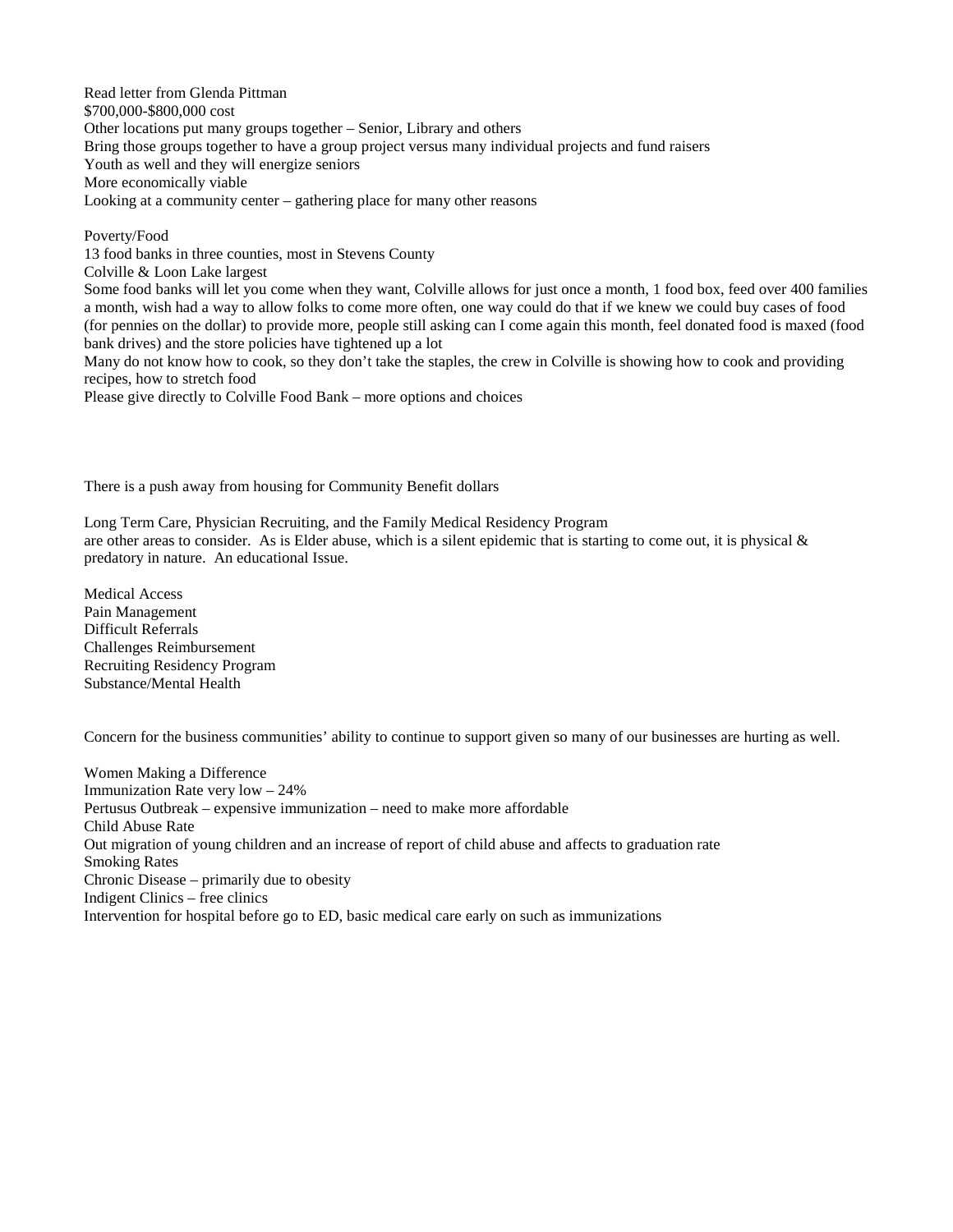# **Providence Health Care – Stevens Co. (Proposal)**

### **2013-2015 Community Health Improvement Plan**

| <b>Focus Area</b>                                                                                                                                                                                                                                                                                                                                                                                                                                                                                                                           | Goal                                                                                                                                                                                                                                                                | <b>Target Population</b>                                                                                                                                                                                                                                                                                                          | <b>Indicators/Measure</b>                                                                                                                                                                                                                                                                                                                                   |
|---------------------------------------------------------------------------------------------------------------------------------------------------------------------------------------------------------------------------------------------------------------------------------------------------------------------------------------------------------------------------------------------------------------------------------------------------------------------------------------------------------------------------------------------|---------------------------------------------------------------------------------------------------------------------------------------------------------------------------------------------------------------------------------------------------------------------|-----------------------------------------------------------------------------------------------------------------------------------------------------------------------------------------------------------------------------------------------------------------------------------------------------------------------------------|-------------------------------------------------------------------------------------------------------------------------------------------------------------------------------------------------------------------------------------------------------------------------------------------------------------------------------------------------------------|
| <b>FAMILY MENTAL</b><br><b>HEALTH AND</b><br><b>CHEMICAL</b><br><b>DEPENDENCY</b><br>Mental health is a<br>driving condition<br>for other medical<br>problems. The<br>average death rate<br>of the severely<br>mentally ill is 50<br>years or less.<br>Mental health<br>goes hand in hand<br>with alcohol and<br>drug abuse. No<br>local access to<br>mental health<br>services. School<br>psychologist is<br>only available to<br>the<br>developmentally<br>disabled students.<br>Drug and alcohol<br>treatment<br>programs are<br>needed. | <b>Short Term:</b><br>■ Increase services<br>available.<br>Coordinate existing<br>services to better<br>meet community<br>need.<br>Long Term:<br>• Decrease male<br>suicide rates.<br>• Decrease adult binge<br>drinking.<br>• Decrease poor<br>mental health days. | ■ Low-income and<br>uninsured individuals<br>■ Targeted ZIP codes:<br>Stevens County, with a<br>special emphasis in:<br>99040, 99129, 99013,<br>■ Targeted groups: those<br>in poverty over 65, those<br>living in poverty single<br>with kids, children living<br>in poverty, military<br>veterans, and minority<br>populations. | ■ The share of adults with<br>poor mental health in<br><b>Stevens County has</b><br>increased over the past<br>3-5 years and is higher<br>than the state average.<br>■ Male suicide rates<br>remain much worse<br>than the state average.<br>Adult binge drinking has<br>gotten worse over the<br>past 3-5 years and is<br>worse than the state<br>average. |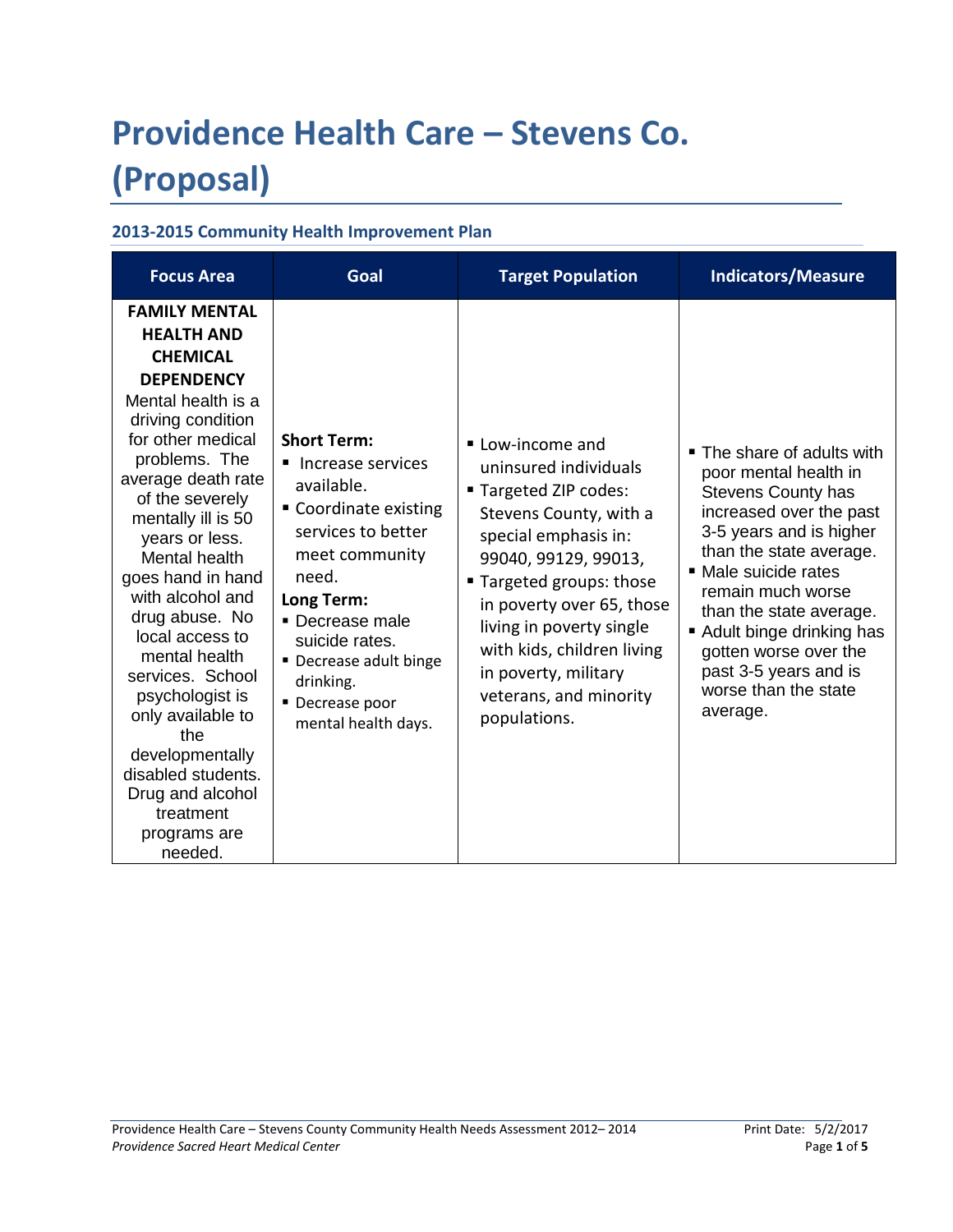| <b>PROMOTING</b><br><b>HEALTHY</b><br><b>BEHAVIORS</b><br>Eating five<br>fruits and<br>vegetables is a<br>problem, they are<br>too expensive.<br>Diabetic education<br>is needed. Data<br>and own<br>experience not in<br>alignment; obesity<br>greater than data<br>reports. No dental<br>care in the very<br>rural communities.<br>Dental care<br>impacts heart<br>disease. Those<br>over 65 are<br>vulnerable and<br>have access<br>issues to dental<br>health.                             | <b>Short Term:</b><br>Increase fruit and<br>vegetable<br>consumption.<br>Increase the<br>immunization rate<br>among children.<br>Long Term:<br>■ Increase<br>coordinated care in<br>rural communities. | Low-income and<br>uninsured individuals<br>" Targeted ZIP codes:<br>Stevens County, with a<br>special emphasis in:<br>99040, 99129, 99013,<br>" Targeted groups: those<br>in poverty over 65, those<br>living in poverty single<br>with kids, children living<br>in poverty, military<br>veterans, and minority<br>populations. | • Children immunization<br>rates are much worse<br>than the state average.<br>■ The share of adults<br>consuming five fruits<br>and vegetables daily<br>has declined over the<br>past 3-5 years and is<br>worse than the state<br>average. |
|------------------------------------------------------------------------------------------------------------------------------------------------------------------------------------------------------------------------------------------------------------------------------------------------------------------------------------------------------------------------------------------------------------------------------------------------------------------------------------------------|--------------------------------------------------------------------------------------------------------------------------------------------------------------------------------------------------------|---------------------------------------------------------------------------------------------------------------------------------------------------------------------------------------------------------------------------------------------------------------------------------------------------------------------------------|--------------------------------------------------------------------------------------------------------------------------------------------------------------------------------------------------------------------------------------------|
| <b>POVERTY &amp;</b><br><b>DIFFICULT LIFE</b><br><b>CIRCUMSTANCES</b><br>Individual poverty<br>leads to<br>community<br>poverty. 9/10<br>children are in<br>poverty. The cycle<br>of poverty is a<br>learned behavior.<br>63% of kids are on<br>reduced lunch<br>program. Health<br>outcomes are<br>linked with<br>economic realities.<br>Poverty sends<br>people back into<br>poor life choices.<br>Drug dealing, drug<br>use, and crime are<br>related to<br>unemployment<br>and low income. | <b>Short Term:</b><br>■ Increase education<br>opportunities for<br>adults<br>Long Term:<br>Increase insured<br>adults.<br>Decrease child<br>abuse rate.                                                | Low-income and<br>uninsured individuals<br>" Targeted ZIP codes:<br>Stevens County, with a<br>special emphasis in:<br>99040, 99129, 99013,<br>■ Targeted groups: those<br>in poverty over 65, those<br>living in poverty single<br>with kids, children living<br>in poverty, military<br>veterans, and minority<br>populations. | ■ The share of adults<br>uninsured has<br>worsened over 3-5<br>years and is worse than<br>the state average.<br>The rate for child abuse<br>in Stevens County in<br>2010 was 41.5, an<br>increase of 4% since<br>1999.                     |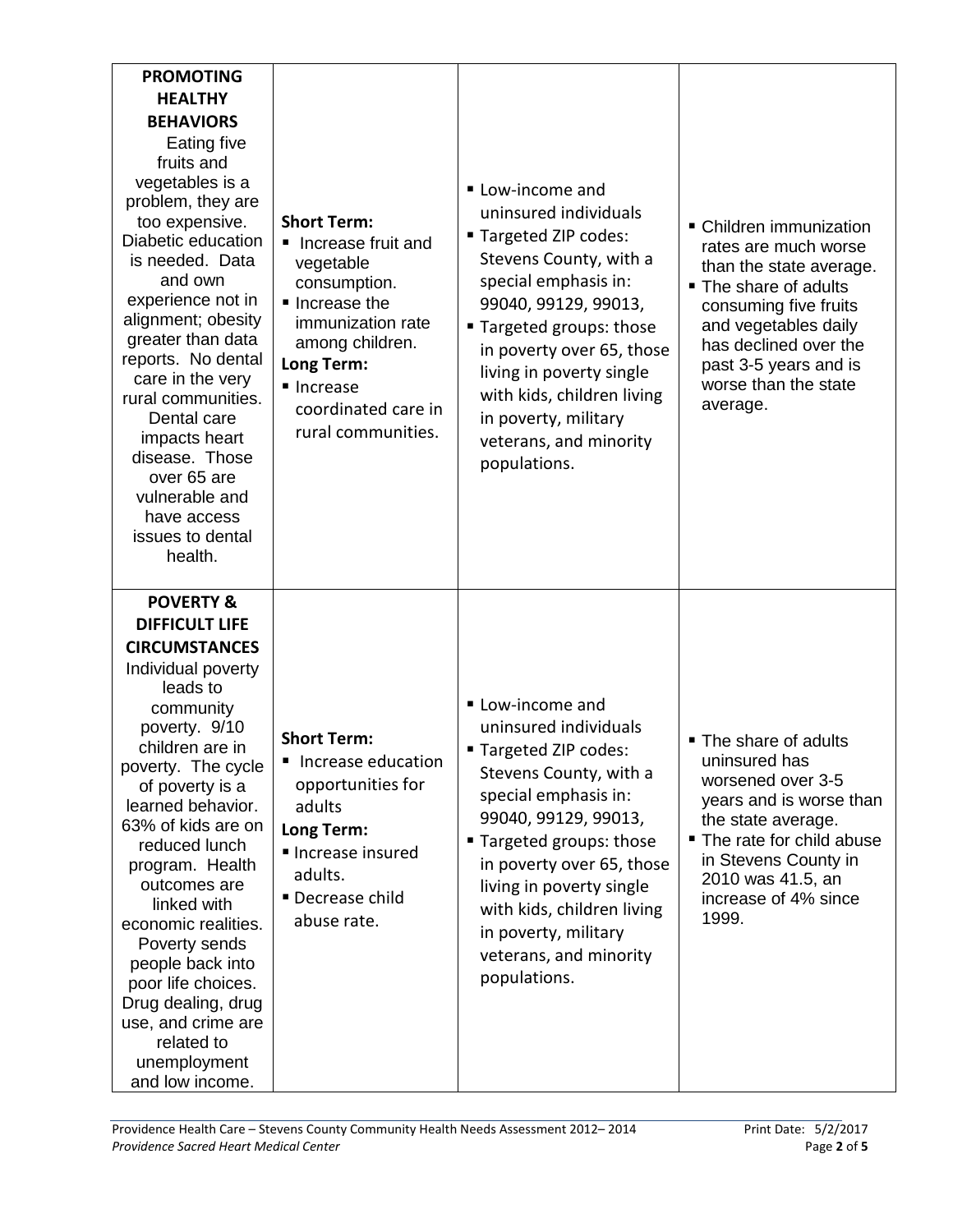#### **Goals & Strategies**

**Goal #1: Family mental health and chemical dependency:** Mental health is a driving condition for other medical problems. The average death rate of the severely mentally ill is 50 years or less. Mental health goes hand in hand with alcohol and drug abuse. No local access to mental health services. School psychologist is only available to the developmentally disabled students. Drug and alcohol treatment programs are needed.

#### **Short Term:**

- Increase services available.
- Coordinate existing services to better meet community need.

#### **Long Term:**

- Decrease male suicide rates.
- Decrease adult binge drinking.
- Decrease poor mental health days.

#### *Strategies:*

Past and present funding by Community Benefit:

- 1. Rachel's Challenge
- 2. Vet's Stand Down
- 3. Rural Resources, Darkness to Light training

Ongoing programs:

- 1. Partnership with Regional Support Network and New Alliance to expand resources in Stevens County
- 2. Continue relationships with Rural Resources

New initiatives and future plans:

- 1. Funding and support for development of Community Outreach and Wellness organization: Organize and form a mental health coalition of providers in Stevens County to identify gaps in service and generate ideas for community solutions for individuals and families dealing with mental health problems. Specific objectives are to organize and facilitate eight monthly meetings with current providers of mental health services and to facilitate a minimum of eight meetings of a pilot support group for individuals and families.
- 2. Funding for Rural Resources, Trauma and Health Impact training: The project will educate and inform our Stevens County communities in order to: 1. Prevent violence and abuse directed at the poor and vulnerable, 2. Respond to victims with compassion and help when it does occur, and 3. Improve that response by training a variety of providers. The critical connection between traumatic events and negative long-term health impacts is needed for everyone to understand what has been learned, what can be done, and how to respond appropriately.
- 3. Emergency Room Psych Triage through TeleHealth: Expand TeleMedicine to rural hospitals so specialists can be accessed remotely and can provide consults allowing for patients to remain closer to families and home. Assist our local hospitals with rapid ED psych evaluations as the demand is high in several areas and currently unmet.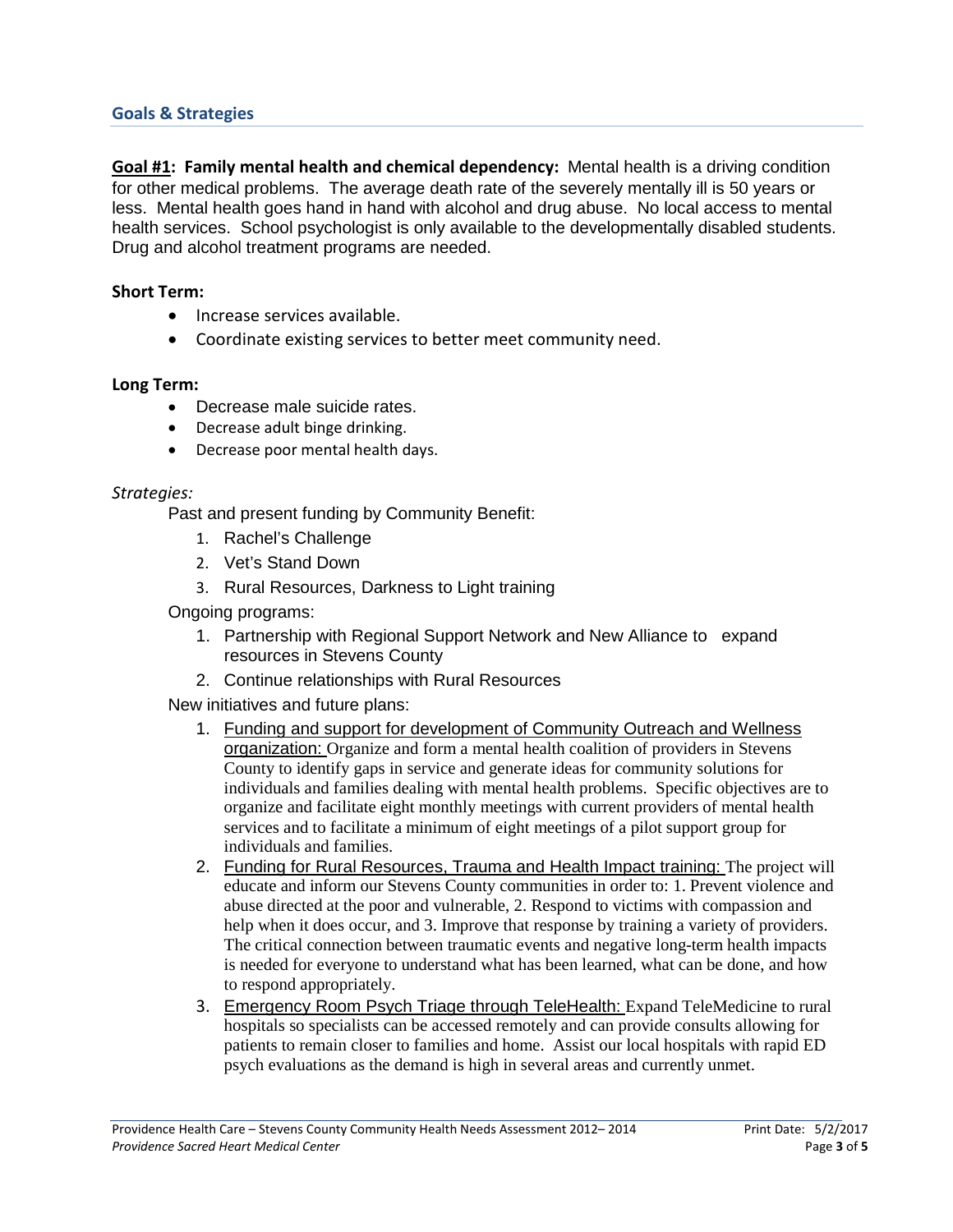*Community partners also addressing this issue:* Rural Resources, Hunger Coalition resources, New Alliance Counseling, Community apartments for mentally ill/handicap, Prescriptions 4 Life, Rural Resources, Regional Support Network, Tri-County Health District

**Goal #2: Promoting healthy behaviors:** Eating five fruits and vegetables is a problem, they are too expensive. Diabetic education is needed. Data and own experience not in alignment; obesity greater than data reports. Funding for food banks is being cut. Loss of Home Economic classes in school has had a negative effect. There is a need for education around nutrition, growing food, preserving food, and for parents to know how to feed kids. No dental care in the very rural communities. Dental care impacts heart disease. Those over 65 are vulnerable and have access issues to dental health.

#### **Short Term:**

- Increase the immunization rate among children.
- Increase fruit and vegetable consumption.

#### **Long Term:**

• Increase coordinated care in rural communities.

*Strategies:*

Past and present funding by Community Benefit:

- 1. Cancer Patient Care support
- 2. Prescription Drug Assistance Foundation in Stevens County
- 3. Support for Homeless Warming Center
- 4. Washington Poison Center support
- 5. Wolfe Project support
- 6. Women Making a Different, Domestic Violence program support

Ongoing programs:

- 1. Education and tools for physicians around immunizations
- 2. Continue partnership with Rural Resources to address smoking cessation and breast exams
- 3. Continue partnership with Get Fit Colville to address obesity.
- 4. Catholic Charities In Patient Assisters

New initiatives and future plans:

- 1. Expand TeleHospitalists program to allow care closer to the patient home: Expand TeleMedicine to rural hospitals so specialists can be accessed remotely and can provide consults allowing for patients to remain closer to families and home.
- 2. PICU & NICU consults through TeleMedicine to keep patients closer to home: Expand TeleMedicine to rural hospitals so specialists can be accessed remotely and can provide consults allowing for patients to remain closer to families and home.
- 3. Care coordinator for rural patients: As our geography dictates, many patients travel significant distances to see us, therefore would like to have a care coordinator to help our rural patients navigate multiple visits, hotel, parking, maps, etc… on the front end in the initial interaction as well as on the back end in terms of records management, follow up appointments, etc… back to their community care provider/team.
- 4. Connect a patient's medical record to the community entity through Epic: With one seamless record, we will be better able to coordinate care, lessen the cost of